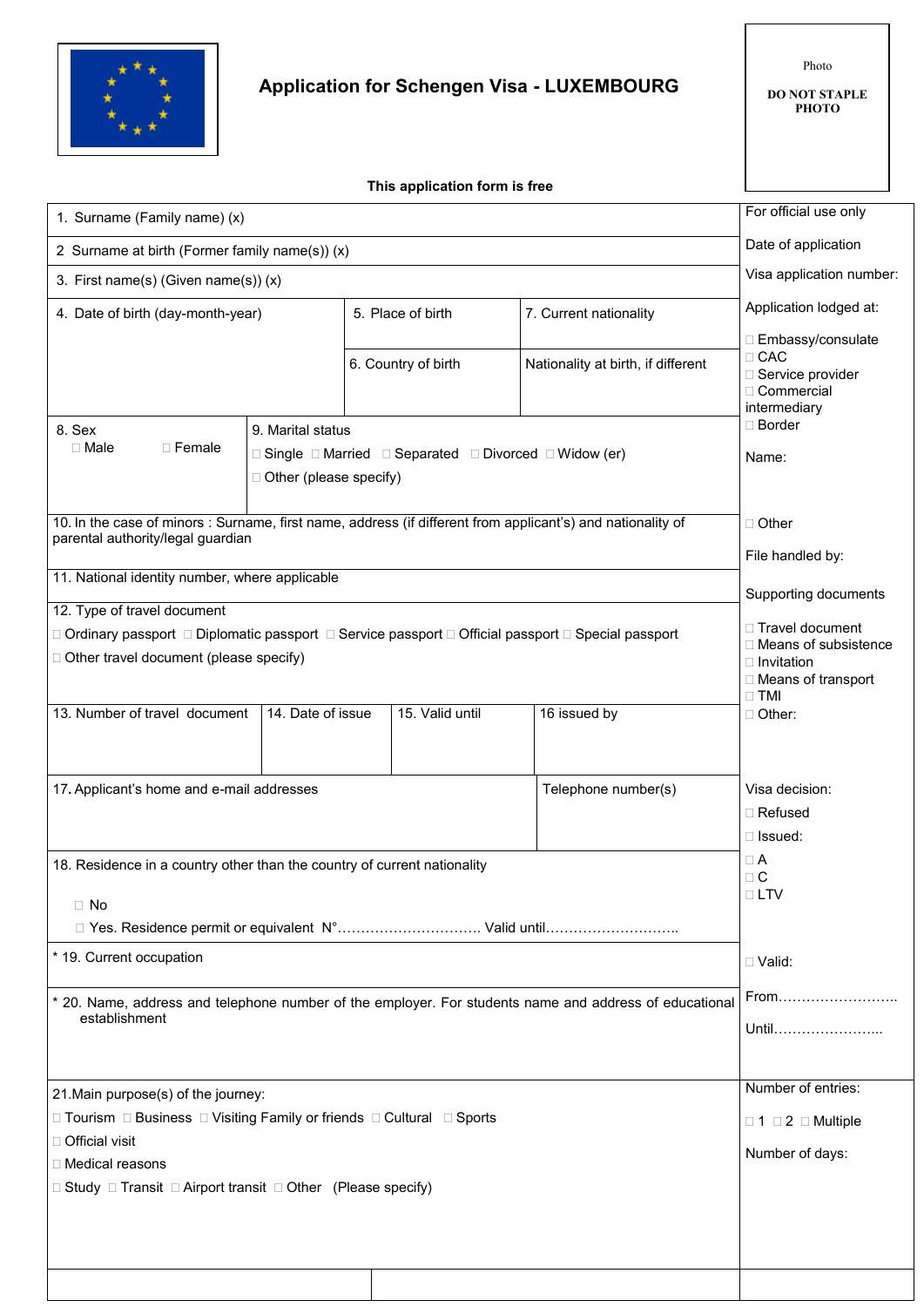| 22. Member State(s) of destination     | 23. Member States of first entry             |  |
|----------------------------------------|----------------------------------------------|--|
|                                        |                                              |  |
| 24. Number of entries requested        | 25. Duration of the intended stay or transit |  |
| $\Box$ Single entry $\Box$ Two entries | Indicate number of days                      |  |
| □ Multiple entries                     |                                              |  |
|                                        |                                              |  |

The fields marked with \* shall not be filled in by family members of EU, EEA or CH citizens (spouse, child or dependent ascendant) while exercising their right to free movement. Family members of EU, EEA or CH citizens shall present documents to prove this relationship and fill in fields No 34 and 35.

(x) Fields 1–3 shall be filled in in accordance with the data in the travel document.

| 26. Schengen visas issued during the past three years                                                             |                                 |                                                       |  |  |
|-------------------------------------------------------------------------------------------------------------------|---------------------------------|-------------------------------------------------------|--|--|
|                                                                                                                   |                                 |                                                       |  |  |
| □ No □ Yes Date(s) from………………… to…………………… from……………………… to………………………                                               |                                 |                                                       |  |  |
|                                                                                                                   |                                 |                                                       |  |  |
|                                                                                                                   |                                 |                                                       |  |  |
| 27. Fingerprints collected previously for the purpose of applying for a Schengen visa                             |                                 |                                                       |  |  |
| □ No □ Yes                                                                                                        |                                 |                                                       |  |  |
|                                                                                                                   |                                 |                                                       |  |  |
| 28. Entry permit for the final country of destination, where applicable                                           |                                 |                                                       |  |  |
|                                                                                                                   |                                 |                                                       |  |  |
|                                                                                                                   |                                 |                                                       |  |  |
| 29. Intended date of arrival in the Schengen area                                                                 |                                 | 30. Intended date of departure from the Schengen area |  |  |
|                                                                                                                   |                                 |                                                       |  |  |
| *31. Surname and first name of the inviting person(s) in the Member State(s). If not applicable, name of hotel(s) |                                 |                                                       |  |  |
| or temporary accommodation(s) in the Member State(s)                                                              |                                 |                                                       |  |  |
|                                                                                                                   |                                 |                                                       |  |  |
|                                                                                                                   |                                 |                                                       |  |  |
| Address and e-mail address of inviting person(s) hotel(s)/temporary<br>accommodation(s)                           |                                 | Telephone and telefax                                 |  |  |
|                                                                                                                   |                                 |                                                       |  |  |
| *32 Name and address of inviting company/organisation                                                             |                                 | Telephone and telefax of                              |  |  |
|                                                                                                                   |                                 | company/organisation                                  |  |  |
| Surname, first name, address, telephone, telefax, and e-mail address of contact person in company/organisation    |                                 |                                                       |  |  |
|                                                                                                                   |                                 |                                                       |  |  |
|                                                                                                                   |                                 |                                                       |  |  |
| * 33. Cost of travelling and living during the applicant's stay is covered                                        |                                 |                                                       |  |  |
| $\Box$ by the applicant himself/herself                                                                           |                                 |                                                       |  |  |
|                                                                                                                   | specify                         | □ by a sponsor (host, company, organisation), please  |  |  |
| Means of support                                                                                                  |                                 |                                                       |  |  |
| □ Cash                                                                                                            | □ referred to in field 31 or 32 |                                                       |  |  |
| □ Traveller's cheque                                                                                              | Means of support<br>$\Box$ Cash |                                                       |  |  |
| □ Credit card<br>Prepaid accommodation                                                                            |                                 |                                                       |  |  |
| □ Prepaid transport                                                                                               |                                 |                                                       |  |  |
| Other (pleas specify)                                                                                             | □ Accommodation provided        | □ All expenses covered during the stay                |  |  |
|                                                                                                                   | □ Prepaid transport             |                                                       |  |  |
|                                                                                                                   | □ Other (please specify)        |                                                       |  |  |
|                                                                                                                   |                                 |                                                       |  |  |
|                                                                                                                   |                                 |                                                       |  |  |
|                                                                                                                   |                                 |                                                       |  |  |